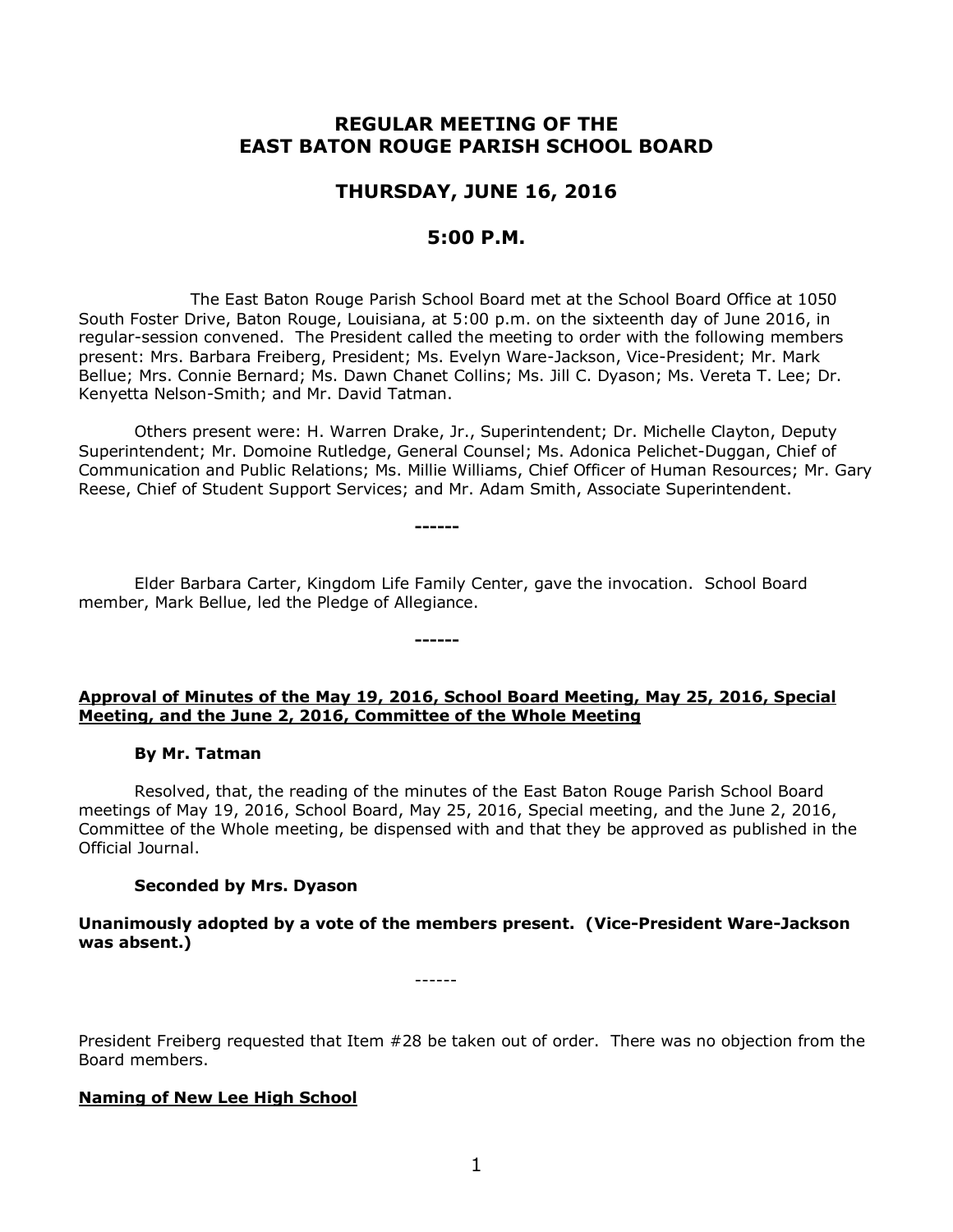#### **By Mrs. Bernard**

Resolved, that, the East Baton Rouge Parish School Board does hereby approve officially naming Robert E. Lee High School as Lee High School.

#### **Seconded by Mr. Bellue**

#### **The vote on the motion was as follows:**

| Yeas: (5)                        | Mr. Bellue, Mrs. Bernard, Ms. Dyason, President Freiberg, and Mr.<br>Tatman        |  |
|----------------------------------|------------------------------------------------------------------------------------|--|
| <b>Nays: (4)</b>                 | Ms. Collins, Ms. Lee, Dr. Nelson-Smith, and Vice-President Ware-<br><b>Jackson</b> |  |
| Abstained: (0)                   | <b>None</b>                                                                        |  |
| Absent: (0)                      | <b>None</b>                                                                        |  |
| The motion was declared adopted. |                                                                                    |  |
|                                  |                                                                                    |  |

## **Public Hearing/School Board Workshop for the Adoption of the 2016-2017 General Fund Budget and the 2016-2017 Salary Schedules**

**------**

The President called the Public Hearing/School Board Workshop to order with the following members present: Mrs. Barbara Freiberg, President; Ms. Evelyn Ware-Jackson, Vice-President; Mr. Mark Bellue; Mrs. Connie Bernard; Ms. Dawn C. Collins; Ms. Jill C. Dyason; Ms. Vereta T. Lee; Dr. Kenyetta Nelson-Smith; and Ms. Evelyn Ware-Jackson.

Discussion was held on the 2016-2017 General Fund Budget and the 2016-2017 Salary Schedules.

**------**

The Public Hearing/School Board Workshop was declared held and adjourned. The East Baton Rouge Parish School Board resumed the Regular Board meeting of June 16, 2016.

## **Approval of the Proposed 2016-2017 General Fund Budget, the Budget Resolution, and the 2016-2017 Salary Schedules**

#### **By Mrs. Bernard**

Resolved, that, East Baton Rouge Parish School Board does hereby approve the Proposed 2016-2017 General Fund Budget, the Budget Resolution, and the 2016-2017 Salary Schedules.

#### **Seconded by Mr. Bellue**

**Unanimously adopted by a vote of the members present. (Ms. Lee and Dr. Nelson-Smith were absent.)**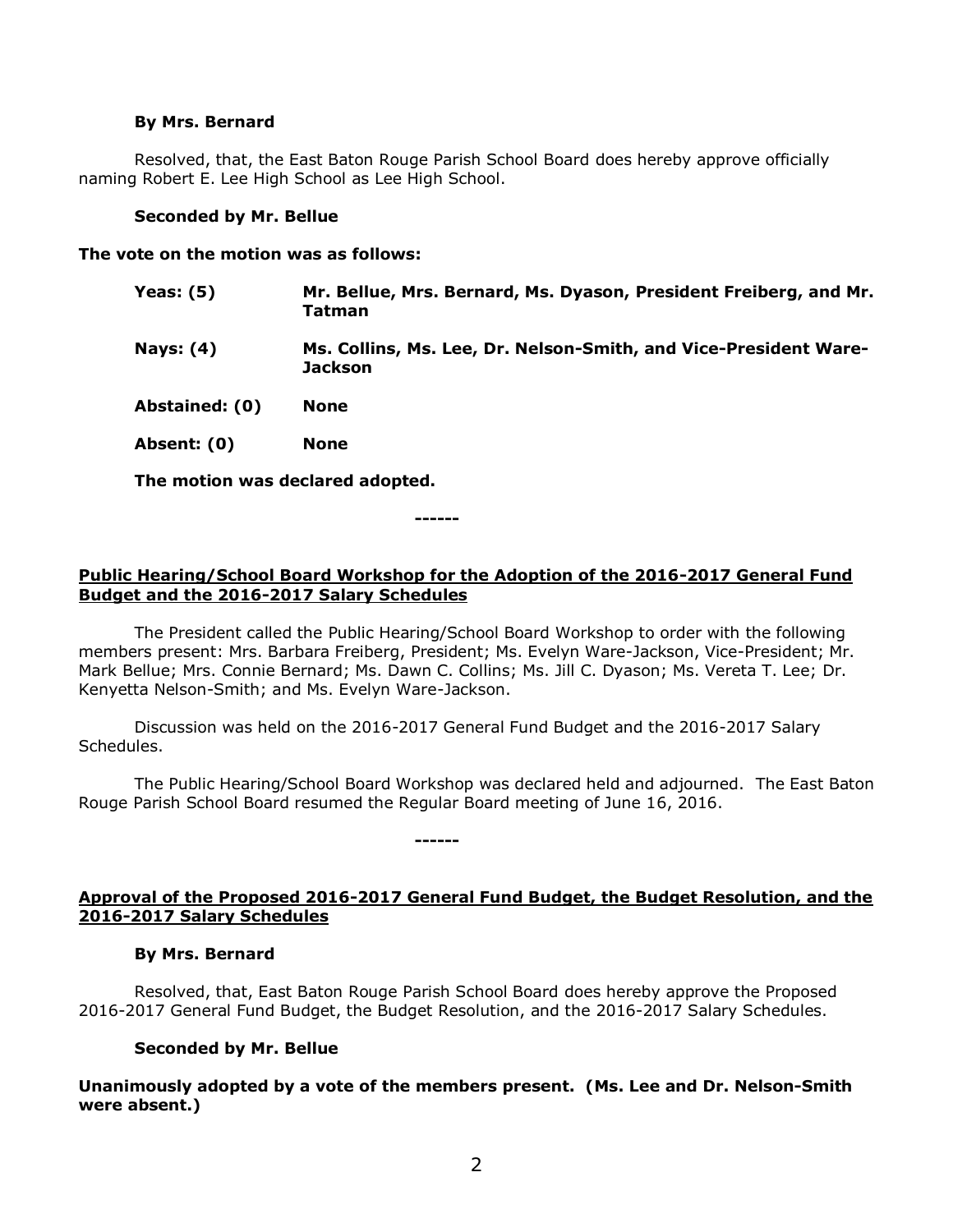## **Approval of Consent Agenda Items, Excluding Items #12, #13, #20, #24 and #26**

**------**

## **By Ms. Collins**

Resolved, that, the East Baton Rouge Parish School Board does hereby approve the Consent Agenda items, excluding items #12, #13, #20, #24, and #26.

## **Seconded by Mr. Tatman**

**Unanimously adopted by a vote of the members present. (Dr. Nelson-Smith was absent.)**

*The following items were approved as part of the Consent Agenda:*

## **Items approved by the Committee of the Whole for recommendation to the Board:**

**------**

**------**

Approval to authorize administration to approve the most effective Property and Casualty Insurance Program policy renewal package for the East Baton Rouge Parish School System for the 2016-2017 fiscal year.

Approval of the attached Resolution authorizing the Board President and Superintendent to execute and sign all documents to reject Uninsured Motorist Coverage in connection with the East Baton Rouge Parish School System's automobile liability coverage and its Self-Insured Retention Program for the 2016-2017 fiscal year.

Approval for staff to award the East Baton Rouge Parish School System's Fiscal Agent contract to Capital One Bank and Neighbors Federal Credit Union for a period of two years beginning October 1, 2016, through September 30, 2019, with an optional two-year extension.

Approval for staff to be given authority to select The Advocate as the Official Journal of the East Baton Rouge Parish School System for the 2016-2017 school year, which will be used for the publication of the Board proceedings, financial statements, legal advertisements, and any other advertising requirements.

Approval for staff to be given the authority through June 2017 to advertise, receive, and award bids for materials, supplies, and/or services to the lowest responsible bidder meeting specifications and all requirements of the Invitation to Bid.

Approval of the following revised job description: Speech Therapist.

Approval of the following budgets:

- a. Proposed 2016-2017 No Child Left Behind Consolidated Application
- b. Proposed 2016-2017 Title X Education of Homeless Children and Youth
- c. Proposed Carl Perkins Basic Grant for Career and Technical Education (CTE)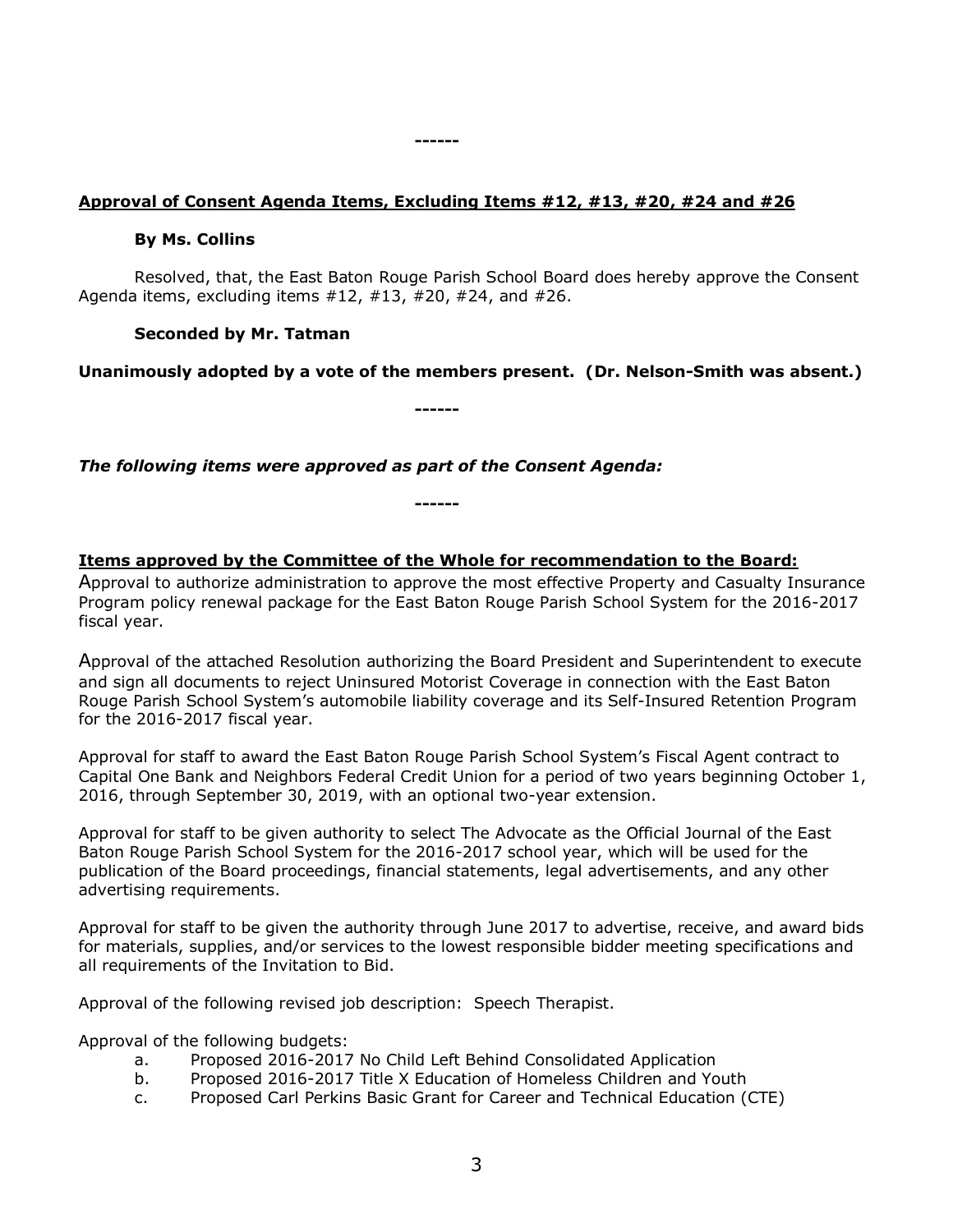- d. Proposed 2016-2017 Math and Science Partnership Grant Consolidated
- e. Proposed 2016-2017 I CARE Budget and Alcohol/Drug Abuse Prevention Program (ADAPP)
- f. Proposed 2016-2017 Adult Education Local
- g. Proposed 2016-2017 Radio Training Program (RTP)
- h. Proposed 2016-2017 Child Nutrition Program for the East Baton Rouge Parish School System
- i. Proposed 2015-2016 Semi-Annual Financial Tax Plan update and the Revised 2015- 2016 Tax Plan budgets for Propositions 1, 2, and 3
- j. Proposed 2016-2017 budgets for Propositions 2 and 3
- k. Proposed 2016-2017 8(g) Early Childhood Program

Approval of the following grants:

a. Lowe's Charitable and Educational Foundation 2016 Lowe's Toolbox for Education grant in the amount of \$3,100.00 to purchase gardening supplies for a school learning garden at Magnolia Woods Elementary School.

B. Allstate Foundation's "A Helping Hands in the Community" grant in the amount of \$1,000.00 to assist Park Forest Middle School Marching Band.

Approval to renew the following contracts:

- a. City Year in the amount of \$537,600.00 (Funding Source: Education Excellence Fund and Title I).
- b. Manners of the Heart in the amount of \$182,937.75 (Funding Source: General Fund). Louisiana Resource Center for Educators in the amount of \$30,000.00 (Funding Source: General Fund).
- c. Volunteers in Public Schools: a) Partners in Education in the amount of \$47,000.00; b) Everybody Reads in the amount of \$30,000.00, and c) Everyone Counts in the amount of 10,000.00. (Funding Sources: General Fund and Title 1 - \$25,000.00 for volunteer management).
- d. Follett School Solutions in an amount not to exceed \$200,000.00 (Funding Source: General Fund – Textbook Budget).

Approval to renew the following contract:

a. AMIkids Baton Rouge, Inc., in the amount of \$713,850.00 (Funding Source: Tax Plan).

Approval of a Memorandum of Understanding between the East Baton Rouge Parish School Board and the National Math and Science Initiative (NMSI) for a College Readiness Program at Woodlawn High School.

Approval of the PACE (Providing Accelerated Curriculum Early) Program.

Approval of an employment contract for the Deputy Superintendent.

------ *END OF CONSENT AGENDA ITEMS*

**------**

**Approval of Contract Renewal With Humana**

**By Mr. Bellue**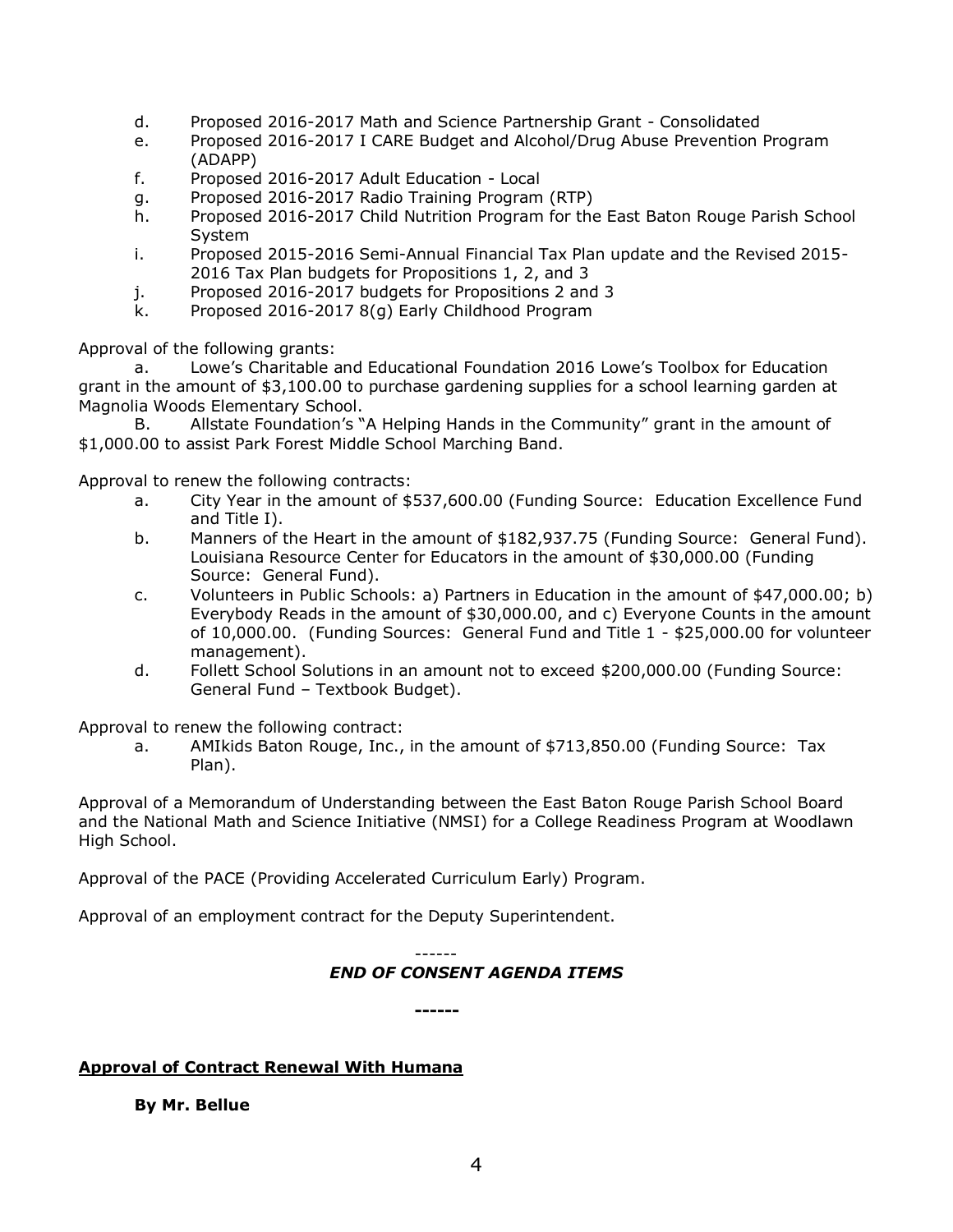Resolved, that, the East Baton Rouge Parish School Board does hereby approve the contract renewal with Humana for 2017 health care coverage for Medicare-eligible retirees and their dependents.

### **Seconded by Mr. Tatman**

### **Discussion followed.**

**Item #13 was included in the discussion:** Approval is given for the proposed 2017 East Baton Rouge Parish School System self-funded health care premium rates for active employees, non-Medicare, and Medicare-eligible retirees.

Mrs. Bernard asked that Items #12 and #13 be voted *in globo.* There was no objection.

Resolved, that, the East Baton Rouge Parish School Board does hereby approve the contract renewal with Humana for 2017 health care coverage for Medicare-eligible retirees and their dependents. Approval is also given for the proposed 2017 East Baton Rouge Parish School System self-funded health care premium rates for active employees, non-Medicare, and Medicare-eligible retirees.

### **Discussion continued.**

### **The following substitute motion was made.**

### **By Mr. Bellue**

Resolved, that, the East Baton Rouge Parish School Board does hereby approve the contract renewal with Humana for 2017 health care coverage for Medicare-eligible retirees and their dependents.

#### **Seconded by Mrs. Bernard**

#### **The vote on the motion was as follows:**

| Yeas: (6) | Mr. Bellue, Mrs. Bernard, President Freiberg, Ms. Lee, Mr. Smith, |
|-----------|-------------------------------------------------------------------|
|           | and Vice-President Ware-Jackson                                   |

**Nays: (0) None**

- **Abstained: (1) Ms. Dyason**
- **Absent: (2) Dr. Nelson-Smith and Mr. Tatman**

**The motion was declared adopted.**

**------**

#### **Defer Item #13**

**By Ms. Lee**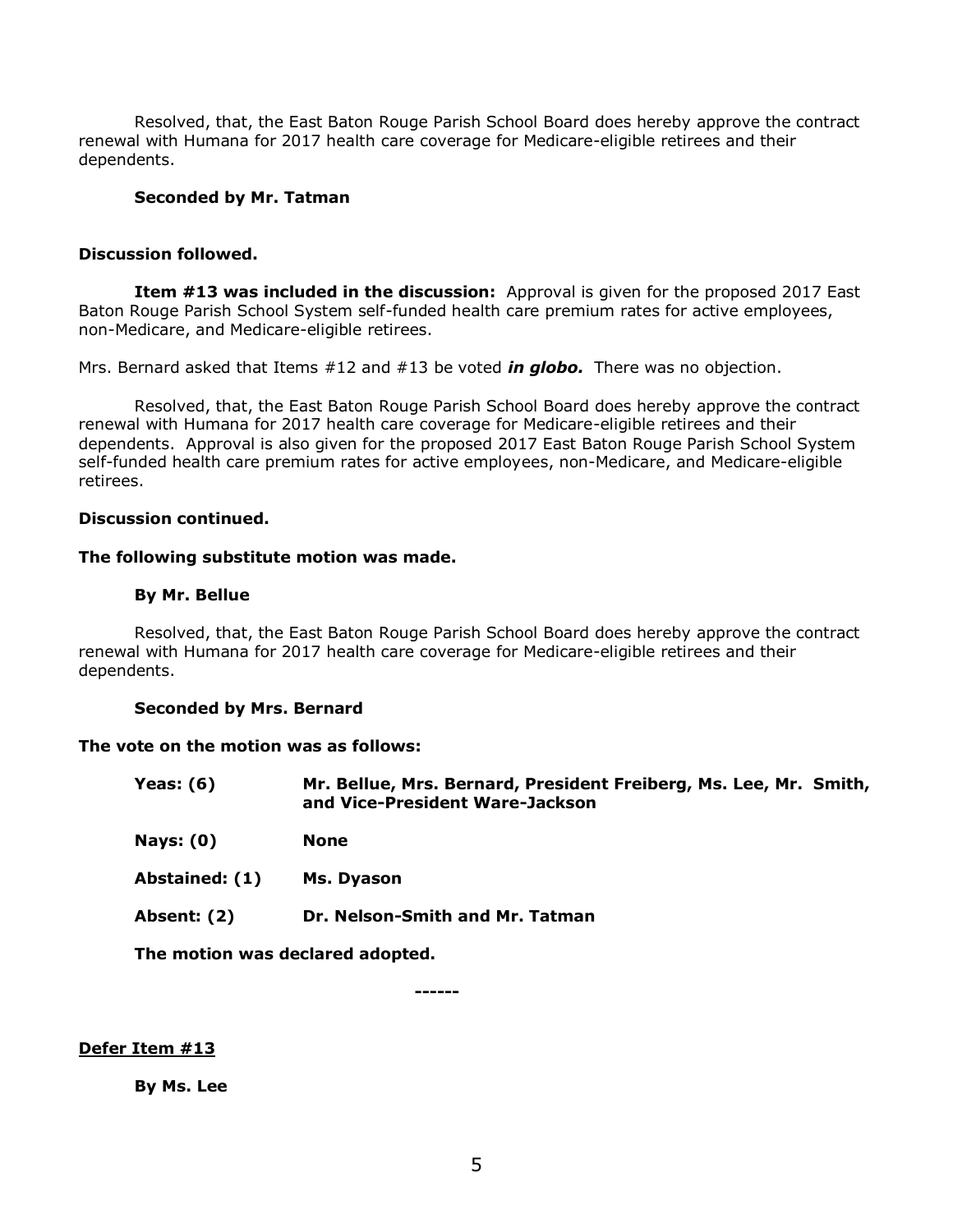Resolved, that, the East Baton Rouge Parish School Board does hereby defer Item #13 approval for the proposed 2017 East Baton Rouge Parish School System self-funded health care premium rates for active employees, non-Medicare, and Medicare-eligible retirees, to July 21, 2016 Regular School Board meeting.

## **Seconded by Mrs. Bernard**

## **Unanimously adopted by a vote of the members present. (Dr. Nelson-Smith and Mr. Tatman were absent.)**

**------**

## **Approval of Items #20 and #24** *In Globo*

### **By Mrs. Bernard**

Resolved, that, the East Baton Rouge Parish School Board does hereby give approval to renew the following professional services contracts between the East Baton Rouge Parish School Board (Exceptional Student Services) and:

- a. Healing Hands Home Health, Inc., in the amount of \$385,000.00 (Funding Source: IDEA Part B).
- b. Soliant Health in the amount of \$12,500.00 (Funding Source: IDEA Part B).
- c. Deaf Resources Center of Greater Baton Rouge, LLC in the amount of \$80,000.00 (Funding Source: IDEA Part B).
- d. Sundry Behavioral Services/Dr. Kashunda L. Williams in the amount of \$30,000.00 (Funding Source: IDEA Part B).
- e. Pediatric Services of America, d/b/a PSA Healthcare in the amount of \$\$414,000.00 (Funding Source: IDEA Part B).

and approval of a Cooperative Agreement between the East Baton Rouge Parish School Board and Capital Area Human Services District Baton Rouge Mental Health Center/Children's Behavioral Health Services for 2016-2017.

## **Seconded by Ms. Lee**

#### **The vote on the motion was as follows:**

| Yeas: $(6)$    | Mr. Bellue, Mrs. Bernard, President Freiberg, Ms. Lee, Mr. Smith,<br>and Vice-President Ware-Jackson |
|----------------|------------------------------------------------------------------------------------------------------|
| Nays: $(0)$    | <b>None</b>                                                                                          |
| Abstained: (1) | Ms. Dyason                                                                                           |
| Absent: (2)    | Dr. Nelson-Smith and Mr. Tatman                                                                      |

**The motion was declared adopted.**

**------**

#### **Approval of Moving EBR Readiness**